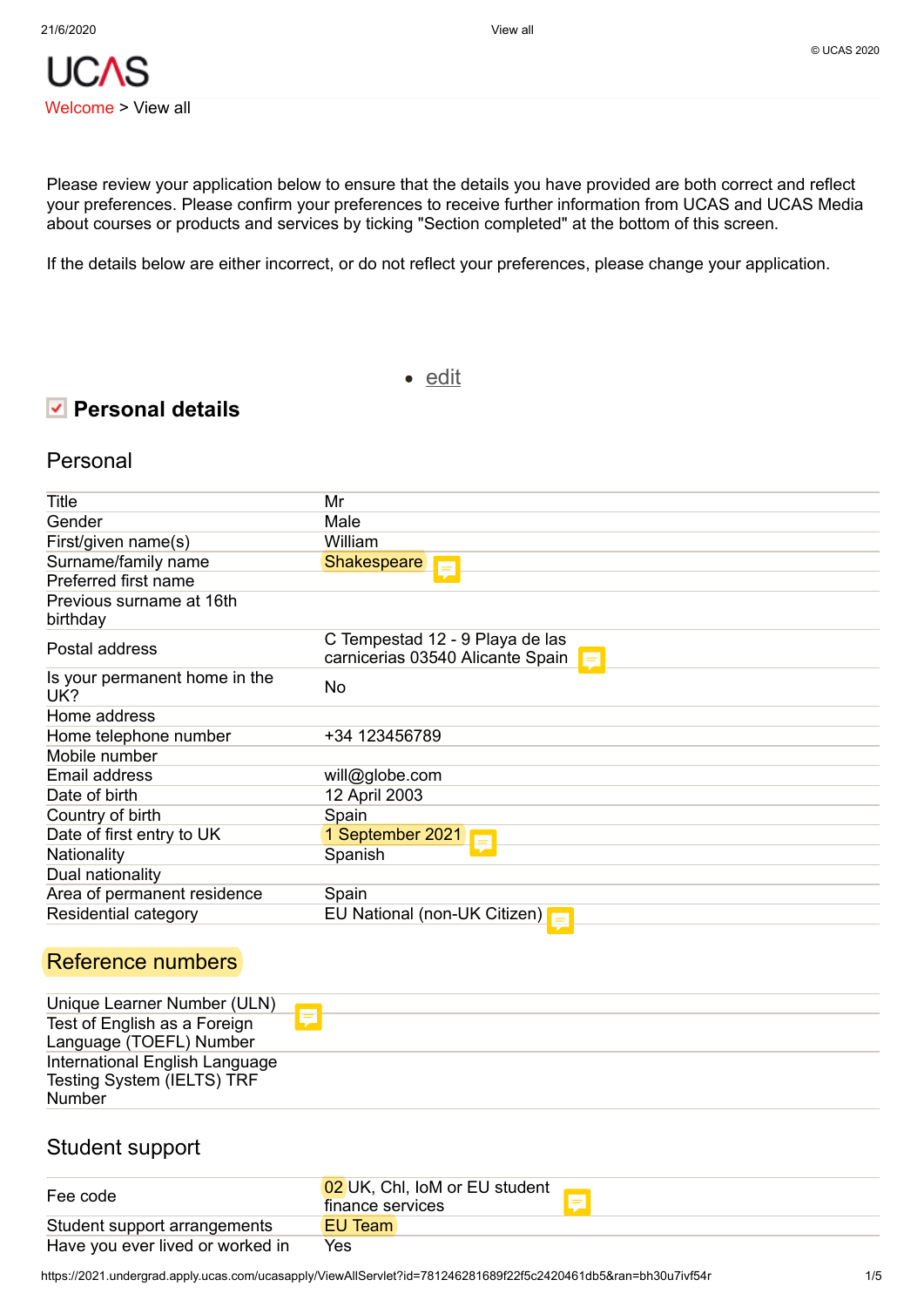| the EU (excluding the UK),<br>European Economic Area (EEA)<br>or Switzerland?                                               |     | © UCAS 2020 |
|-----------------------------------------------------------------------------------------------------------------------------|-----|-------------|
| Do you have a parent, step<br>parent, spouse or civil partner<br>who is an EU (excluding the UK),<br>EEA or Swiss national? | Yes |             |

# Receiving further information about courses and/or products and services

| I want to receive targeted course<br>vacancy information if I am<br>unplaced.                 | No  | Ę |
|-----------------------------------------------------------------------------------------------|-----|---|
| I want to receive information<br>about health, careers and study<br>opportunities by email    | No. |   |
| I want to receive information<br>about commercial products and<br>services by email           | No  |   |
| I want to receive information<br>about health, careers and study<br>opportunities by text/SMS | No  |   |
| I want to receive information<br>about commercial products and<br>services by text/SMS        | No  |   |
| I want to receive information<br>about health, careers and study<br>opportunities by post     | No  |   |
| I want to receive information<br>about commercial products and<br>services by post            | No  |   |

# Nominated access

| $ -$<br>ыш |   |  |
|------------|---|--|
| اہ R       | ÷ |  |

# Disability/special needs

| Category                           | No disability |
|------------------------------------|---------------|
| Please give details of any special |               |
| needs                              |               |



# **Student finance**



• [edit](https://2021.undergrad.apply.ucas.com/ucasapply/StudentFinanceServlet?functionname=studentfinance&id=781246281689f22f5c2420461db5&ran=1kg4ma037rxcc)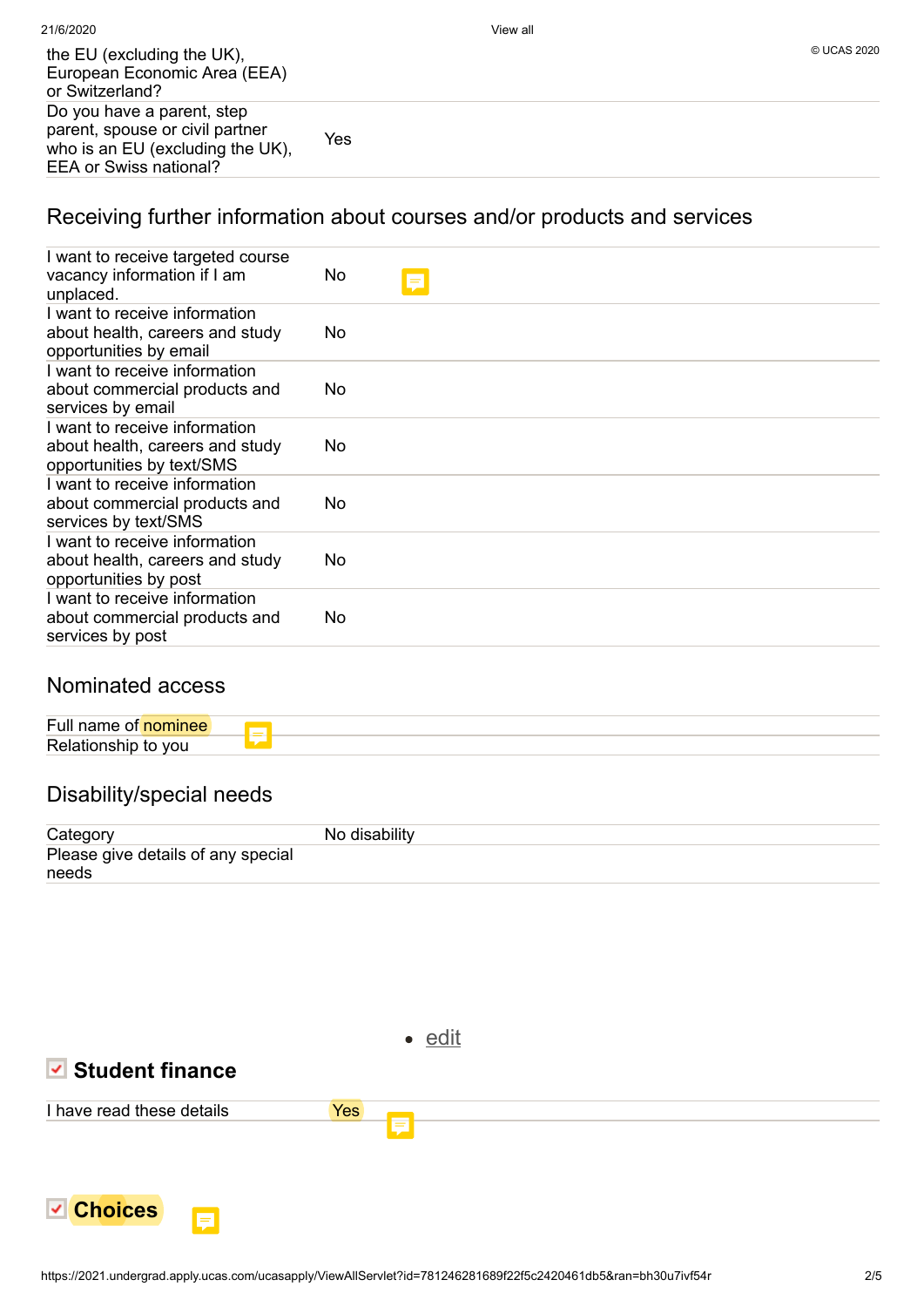• [edit](https://2021.undergrad.apply.ucas.com/ucasapply/ChoicesServlet?functionname=choicesummary&id=781246281689f22f5c2420461db5&ran=ldor44c20hk3)

### **[University](https://2021.undergrad.apply.ucas.com/ucasapply/ChoicesServlet?functionname=choicedetails&mode=edit&choiceId=3&id=781246281689f22f5c2420461db5&ran=1kcgvh3r1juo5) of Bristol (B78)**

Law (M100)

Start date: September 2021 Deferred entry?: No

Campus: Main Site (-) Live at home while studying?: No Point of entry:

### **NOTE: The following admissions test may be required for entry on this course: National Admissions Test for Law (LNAT).**

# King's College London, [University](https://2021.undergrad.apply.ucas.com/ucasapply/ChoicesServlet?functionname=choicedetails&mode=edit&choiceId=4&id=781246281689f22f5c2420461db5&ran=1t1hw2av9hjvk) of London (K60)

## Politics, Philosophy and Law (LM21)

Start date: September 2021 Deferred entry?: No

Campus: Main Site (-) Live at home while studying?: No Point of entry:

#### **NOTE:**

**The following admissions test may be required for entry on this course: National Admissions Test for Law (LNAT).**

## University of [Manchester](https://2021.undergrad.apply.ucas.com/ucasapply/ChoicesServlet?functionname=choicedetails&mode=edit&choiceId=2&id=781246281689f22f5c2420461db5&ran=2q5o5y4r2txi) (M20)

## Law with International Study (M101)

Start date: September 2021 Deferred entry?: No

Campus: Main Site (-) Live at home while studying?: No Point of entry:

# [University](https://2021.undergrad.apply.ucas.com/ucasapply/ChoicesServlet?functionname=choicedetails&mode=edit&choiceId=1&id=781246281689f22f5c2420461db5&ran=1srka33yu5zoc) of  $Oxford (O33) =$

### Law (M100)

Start date: October 2021 Deferred entry?: No

Campus: Hertford (7) Live at home while studying?: No Point of entry: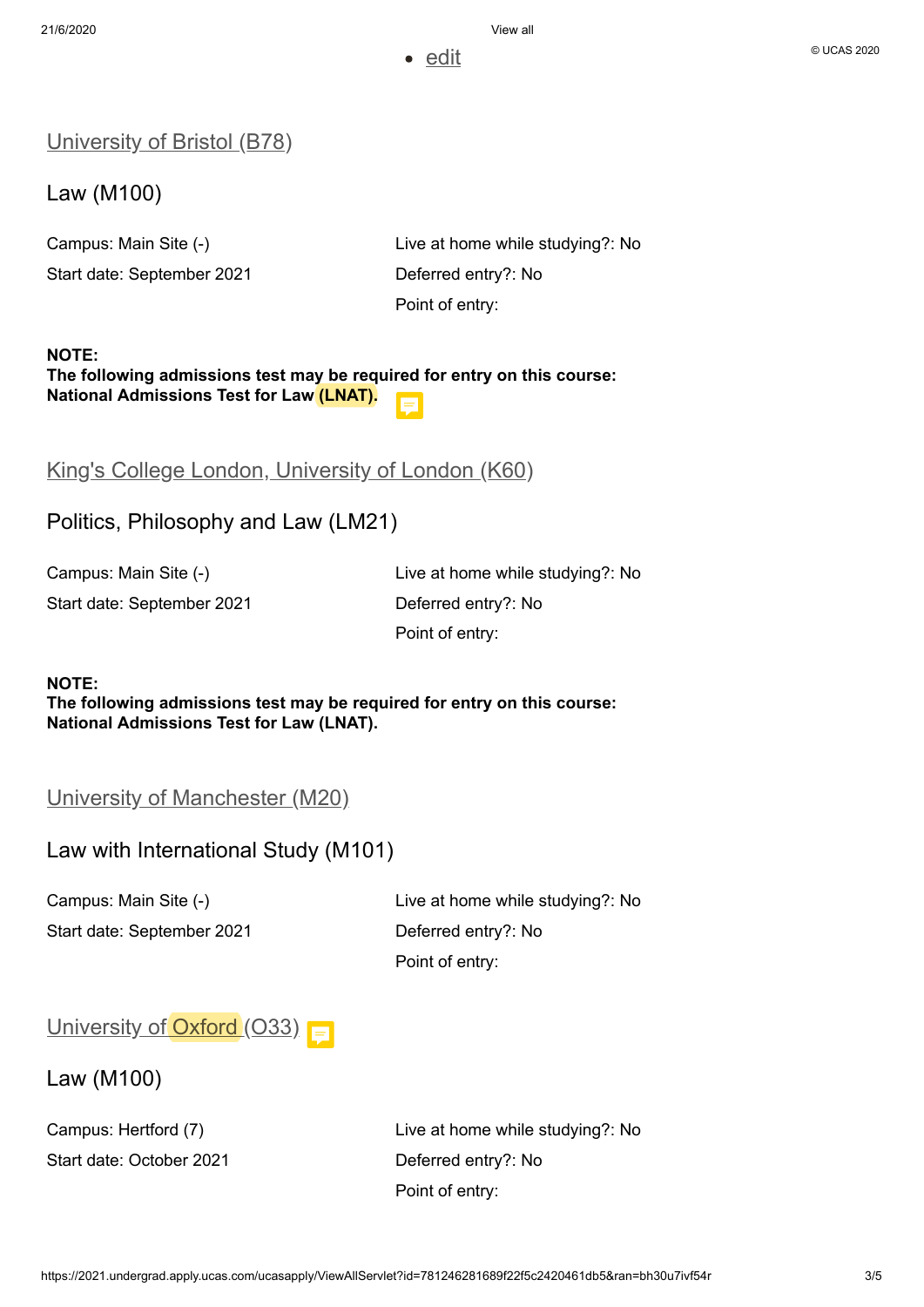### **NOTE:**

## **The following admissions test may be required for entry on this course: National Admissions Test for Law (LNAT).**

If you apply for this course you may be invited to attend an interview or audition or provide a portfolio, **essay or other piece of work.**

[University](https://2021.undergrad.apply.ucas.com/ucasapply/ChoicesServlet?functionname=choicedetails&mode=edit&choiceId=5&id=781246281689f22f5c2420461db5&ran=1mqly65q55n8q) of Sussex (S90)

Law with International Relations (M1L2)

Start date: September 2021 Deferred entry?: No

Campus: Main Site (-) Live at home while studying?: No Point of entry:

• [edit](https://2021.undergrad.apply.ucas.com/ucasapply/EducationServlet?functionname=educationsummary&id=781246281689f22f5c2420461db5&ran=1nsr0u0tvvnyu)



## [European](https://2021.undergrad.apply.ucas.com/ucasapply/EducationServlet?functionname=educationcentre&mode=edit&edeId=1&id=781246281689f22f5c2420461db5&ran=wt7xgffmej5v) School Alicante (09/2007 - 07/2021, FT)

#### **Warning:**

Centre number has not been entered. If the search facility does not have a centre number you can leave **it blank. The warning message will remain.**

Warning: as you have entered a finish date which is in the future, these details must be for the school or **college you are currently attending.**

## European Baccalaureate

| European Baccalaureate           |         |                | 07/2021 |          |
|----------------------------------|---------|----------------|---------|----------|
| English Language 1 Mother Tongue | 06/2020 | Continuous     | 6Yr     | 9.5<br>Ş |
| Spanish Language 2               | 06/2020 | Continuous     | 6Yr     | 10       |
| Maths (5 period)                 | 06/2020 | Continuous     | 6Yr     | 8.5      |
| French Language 3                | 06/2020 | Continuous     | 6Yr     | 9        |
| Biology (4 period)               | 06/2020 | Continuous     | 6Yr     | 9.5      |
| Philosophy (4 period)            | 06/2020 | Continuous     | 6Yr     | 9        |
| History (in French)              | 06/2020 | Continuous     | 6Yr     | 9.5      |
| Geography (in French)            | 06/2020 | Continuous     | 6Yr     | 8.5      |
| PE.                              | 06/2020 | Continuous     | 6Yr     | 10       |
| Sociology                        | 06/2020 | Continuous     | 6Yr     | 9.5      |
| English Language 1 Mother Tongue | 07/2021 | <b>Written</b> | 7Yr     |          |
| Spanish Language 2               | 07/2021 | Written        | 7Yr     |          |
| Maths (5 period)                 | 07/2021 | Written        | 7Yr     |          |
| French Language 3                | 07/2021 | Written        | 7Yr     |          |
| Biology (4 period)               | 07/2021 | Written        | 7Yr     |          |
| Philosophy (4 period)            | 07/2021 | Oral           | 7Yr     |          |
| History (in French)              | 07/2021 | Continuous     | 7Yr     |          |
| Geography (in French)            | 07/2021 | Continuous     | 7Yr     |          |
| <b>PE</b>                        | 07/2021 | Continuous     | 7Yr     |          |